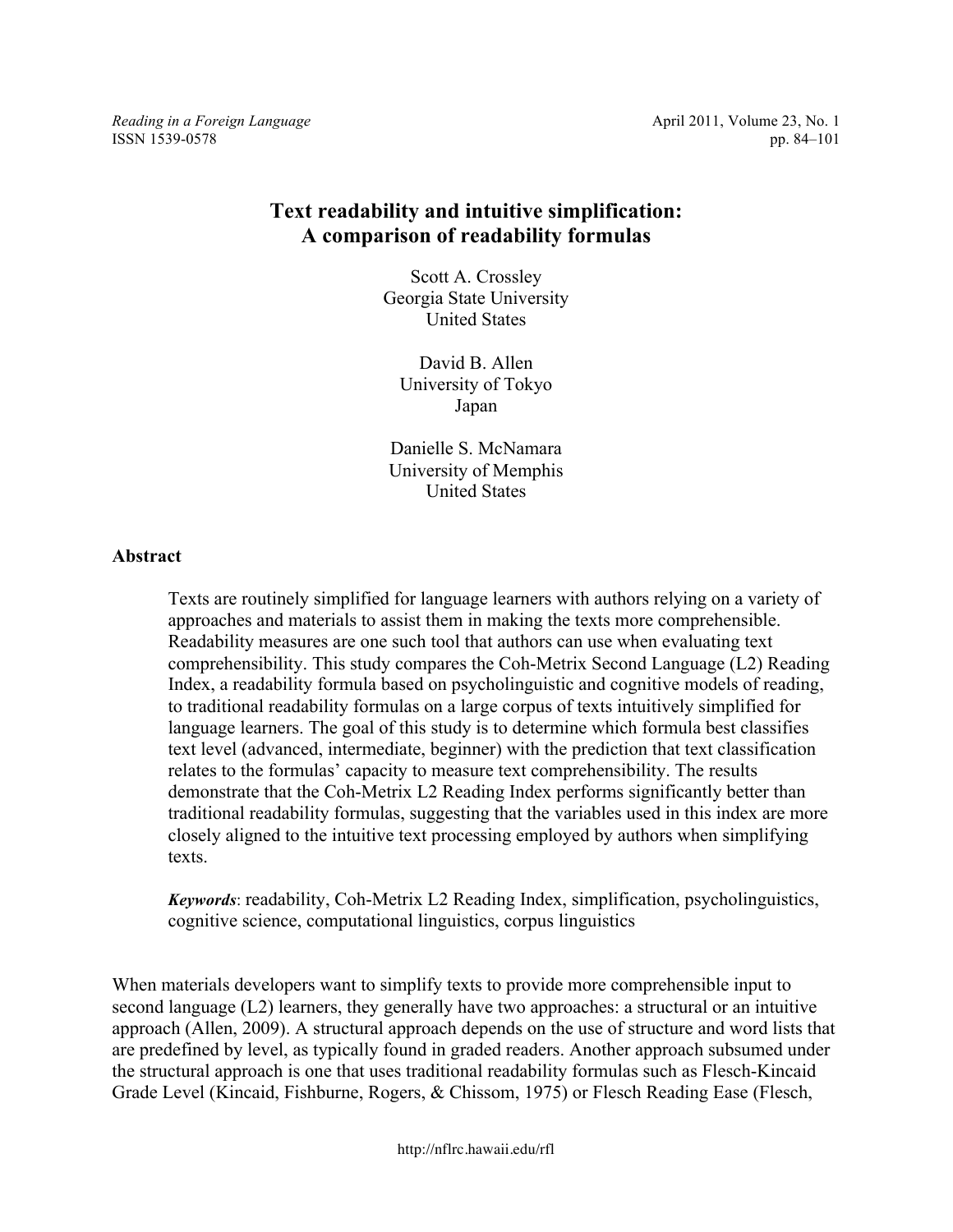1948). These readability formulas provide an indication of text readability that is based on the word and sentence lengths found in the text. In contrast to a structural approach, an intuitive approach is, by nature, more subjective and depends solely on the author's natural sense of text comprehensibility and discourse processing. Both approaches are common in the development of reading materials for L2 learners (Bamford, 1984; Carrell, 1987; Simensen, 1987; Young, 1999).

Our interest in this study is to examine readability formulas' potential for evaluating a corpus of intuitively simplified news texts (Allen, 2009). We are specifically interested in analyzing differences between traditional readability formulas and readability formulas based on psycholinguistic and cognitive accounts of text processing (i.e., the Coh-Metrix L2 Reading Index; Crossley, Greenfield, & McNamara, 2008). Specifically, our purpose is to examine the potential for readability formulas to distinguish among levels of simplified texts (i.e., beginning, intermediate, and advanced) that have been modified using intuitive approaches in order to evaluate the readability formulas' construct validity and to better understand intuitive text simplification. We predict that traditional readability formulas will be less accurate at classifying intuitive levels of simplification than a readability formula founded on cognitively inspired variables. Our foundation for such an argument is that indices contained within the Coh-Metrix L2 Reading Index will better reflect the intuitive text simplification processes used by materials designers because such processes take into account comprehension factors, meaning construction, decoding, and syntactic parsing. Such a finding would provide support for the use of cognitively inspired readability formulas over traditional readability formulas when simplifying text.

#### **Simplified Texts**

The purpose of text simplification is straightforward: to provide the L2 reader with text that is more accessible and more comprehensible. Generally, simplified L2 reading texts are either adapted from authentic texts or written explicitly for the L2 reader. At the linguistic level, simplified texts are largely modified to control the complexity of the lexicon and the syntax (Crossley, Louwerse, McCarthy, & McNamara, 2007; Crossley & McNamara, 2008; Simensen, 1987; Young, 1999). For instance, Crossley and his colleagues found that simplified texts, as compared to authentic texts, contained less sophisticated words (e.g., lower frequency words), less syntactic complexity (e.g., number of constituents per sentence), and greater cohesion (e.g., lexical and semantic co-reference). Publishers and material writers also consider the subject matter of the text, the cultural and background knowledge needed to understand the text, the learner, and the literary merit of the text (Lotherington-Wolosyzn, 1993). However, given that our interest lies in the linguistic features related to text processing and how those features inform readability formulas, this study solely examines linguistic modifications.

Supporters of text simplification maintain that the linguistic modifications common in simplification increase the text's comprehensibility and hence the reader's ability to understand and interact with a text (Goodman & Freeman, 1993). Such positions are bolstered by arguments that simplified texts provide more comprehensible input because they contain less lexical sophistication and increased cohesion through redundancy (Allen & Widdowson, 1979; Crossley & McNamara, 2008; Kuo, 1993). Empirical studies examining the comprehensibility of L2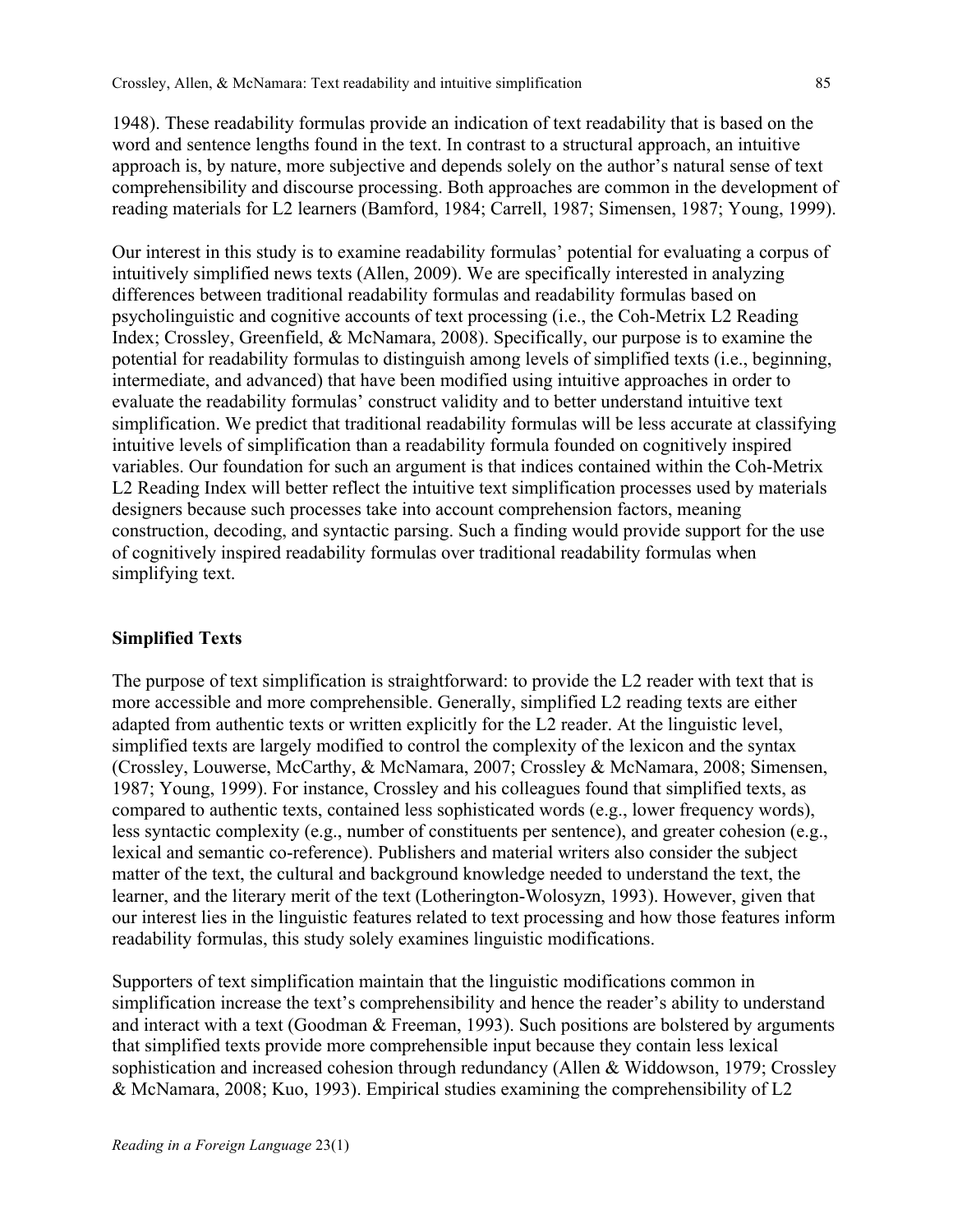reading texts also support text simplification. For instance, Long and Ross (1993) found that L2 students who read linguistically simplified text scored significantly higher on multiple-choice items intended to assess comprehension than did those that read the authentic version. This finding was supported in a follow up study (Yano, Long, & Ross, 1994), which similarly demonstrated that simplified texts enhanced text comprehension in comparison to authentic texts. A more recent study conducted by Tweissi (1998) also found that simplification positively affected L2 students' reading comprehension. Overall, empirical studies that analyze the benefits of text types support the notion that the use of simplified input results in more comprehensible language and improved comprehension.

#### **Approaches to Text Simplification**

As discussed briefly above, material writers have a few choices when simplifying texts. To evaluate the comprehensibility of a simplified text, writers can depend on word or structure lists, traditional readability formulas, on their natural intuition, or a combination of all three. For this study, we are most interested in intuitive approaches and the use of readability formulas. We discuss these in more depth below.

### *Intuitive approaches*

Intuitive approaches are common in L2 text simplification. Author intuition is influenced by personal beliefs and simple hunches about what makes a text more readable (Lotherington-Wolosyzn, 1993). Under an intuitive approach, the author's experiences as a language teacher, language learner, materials writer, or any combination of these guide the process of simplification and allow the authors to rely on their own subjective approximations of what learners at a particular level should be able to understand (Allen, 2009). Even with recourse to word and structure lists for reference, most authors following a structural approach still report relying mainly on their intuition (Young, 1999). Research by Simensen (1987) also reported that most writers depend on their intuition even when publishers offered advice on how to adapt texts. While it is not known how common intuitive approaches toward simplification are, as compared to structural approaches, Simensen's research along with that of Young (1999), Blau (1980), and Carrell (1987) provide evidence that an intuitive approach might not only be extremely common, but perhaps the most common strategy in L2 text simplification.

The process of intuitive text simplification results in reading texts that are theoretically more comprehensible for beginning level learners. Such comprehensibility is the result of less lexical diversity, less sophisticated words (e.g., words that are less frequent, more familiar, more imaginable, and more concrete), less syntactic complexity, and greater cohesion (e.g., more given information, greater semantic co-referentiality, more noun overlap, and greater causal cohesion) in intuitively simplified texts at the beginning level as compared to intuitively simplified texts at the advanced level. However, intuitive text simplification is not without faults because it can also lead to the creation of texts with greater word ambiguity (e.g., more polysemous words) and less word specificity (e.g., verbs with lower hypernymy scores; refer to Crossley, Allen, & McNamara, in press). As reported by Crossley et al. (in press), these textual features are characteristic of intuitive simplification and can be used to classify intuitively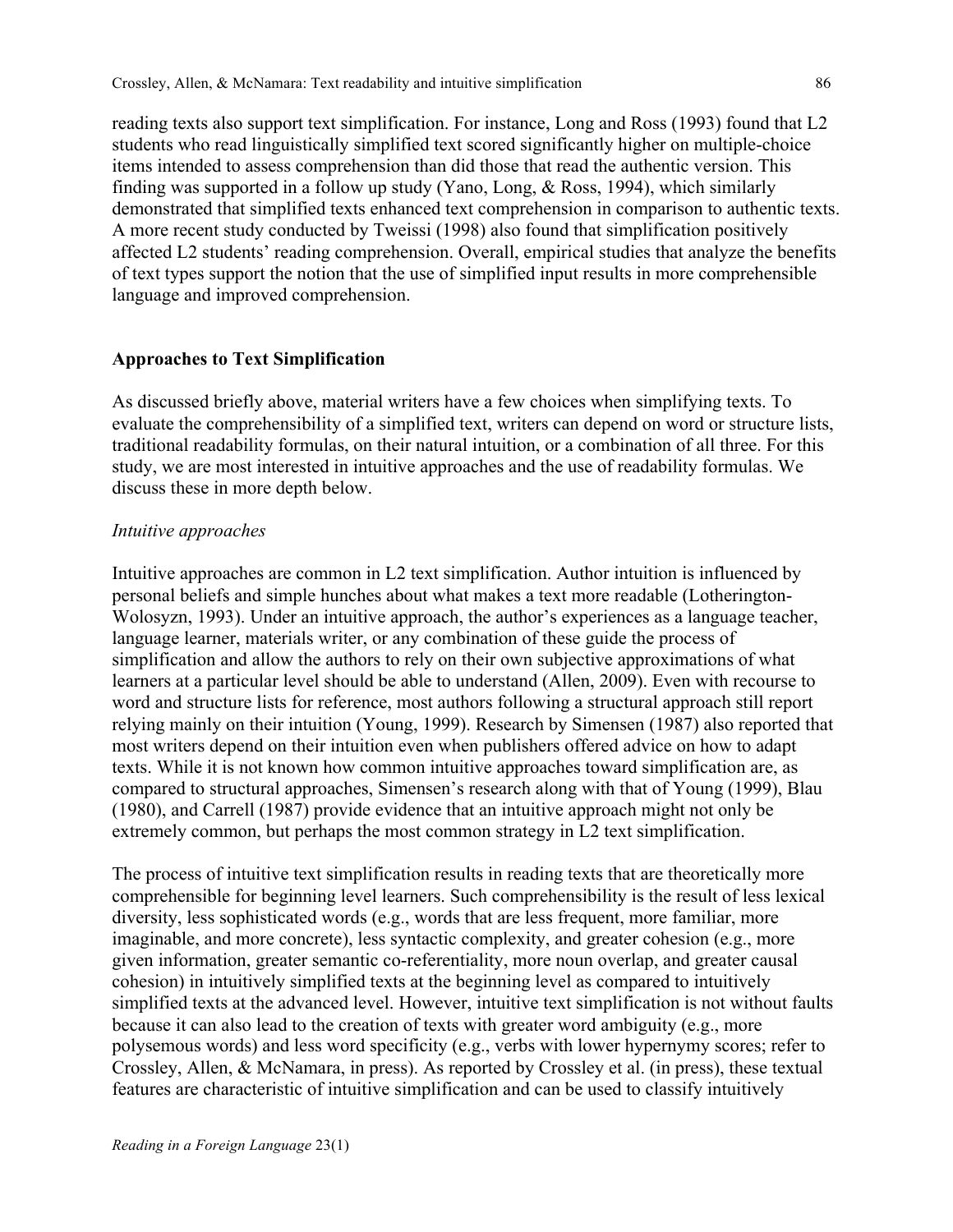simplified texts at a level well above chance. The majority of these textual features link to factors that make a text more readable and comprehensible. However, the effects of such text modifications on the readability and comprehensibility of text are far from understood.

### *Traditional Readability Formulas*

Another approach to text simplification is the use of traditional readability formulas (Bamford, 1984; Brown, 1998; Carrell, 1987; Greenfield, 2004). Traditional readability formulas are simple algorithms that measure text readability based on sentence length and word length. They have found success in predicting first language (L1) text readability, but have been widely criticized by discourse analysts (Davison & Kantor, 1982) as being weak indicators of comprehensibility and for not closely aligning with the cognitive processes involved in text comprehension (Crossley, Dufty, McCarthy, & McNamara, 2007; McNamara & Magliano, 2009). Traditional readability formulas have also been faulted in the production of L2 texts because they do not account for reader characteristics or text-based factors such as syntactic complexity, rhetorical organization, and propositional density (Carrell, 1987). Carrell argued that more accurate readability formulas were needed to ensure a good match between L2 reading texts and L2 learners. However, the attraction of simple, mechanical assessments has led to traditional readability formulas' common use for assessing a wide variety of texts, readers, and reading situations beyond those for which the formulas were created (Greenfield, 1999).

A few researchers have examined the potential for traditional readability formulas to explain L2 text difficulty, with contradictory findings. Brown (1998), for instance, examined the validity of traditional readability formulas for L2 learners using cloze procedures on passages from 50 randomly chosen English adult reading books read by 2,300 Japanese learners of English as a foreign language (EFL). Brown compared the observed mean cloze scores for the passages with scores predicted by readability measures including Flesch Reading Ease and Flesch-Kincaid Grade Level. The resulting correlations ranged from .48 to .55, leading Brown to conclude that traditional readability formulas were not highly predictive of L2 reading difficulty.

Later, Greenfield (1999) analyzed the performance of 200 Japanese university students using cloze procedures on a set of 32 academic passages used in Bormuth's (1971) study. Pearson correlations between the observed mean cloze scores of the Japanese students and the scores predicted by traditional readability formulas were .85 for both Flesch Reading Ease and Flesch-Kincaid Grade Level. Greenfield, unlike Brown (1998), thus found that traditional readability formulas were predictive of reading difficulty. Noting the difference between Greenfield's (1999) study and Brown's (1998) study, Greenfield (2004) argued that Brown's (1998) passage set was not sufficiently variable in difficulty and too difficult overall to provide a robust passage set for L2 learners. Overall, these studies offer some evidence that classic readability measures discriminate reading difficulty reasonably well for L2 students, but are limited to the appropriate academic texts for which they were designed and do not reach the level of accuracy achieved in L1 cross-validation studies (Greenfield, 1999).

Psycholinguistic and cognitive models of reading also underscore the limitations of traditional formulas (McNamara & Magliano, 2009; Perfetti, 1985; Rayner & Pollatsek, 1994). These models are premised on the notion that reading comprehension is a multi-component skill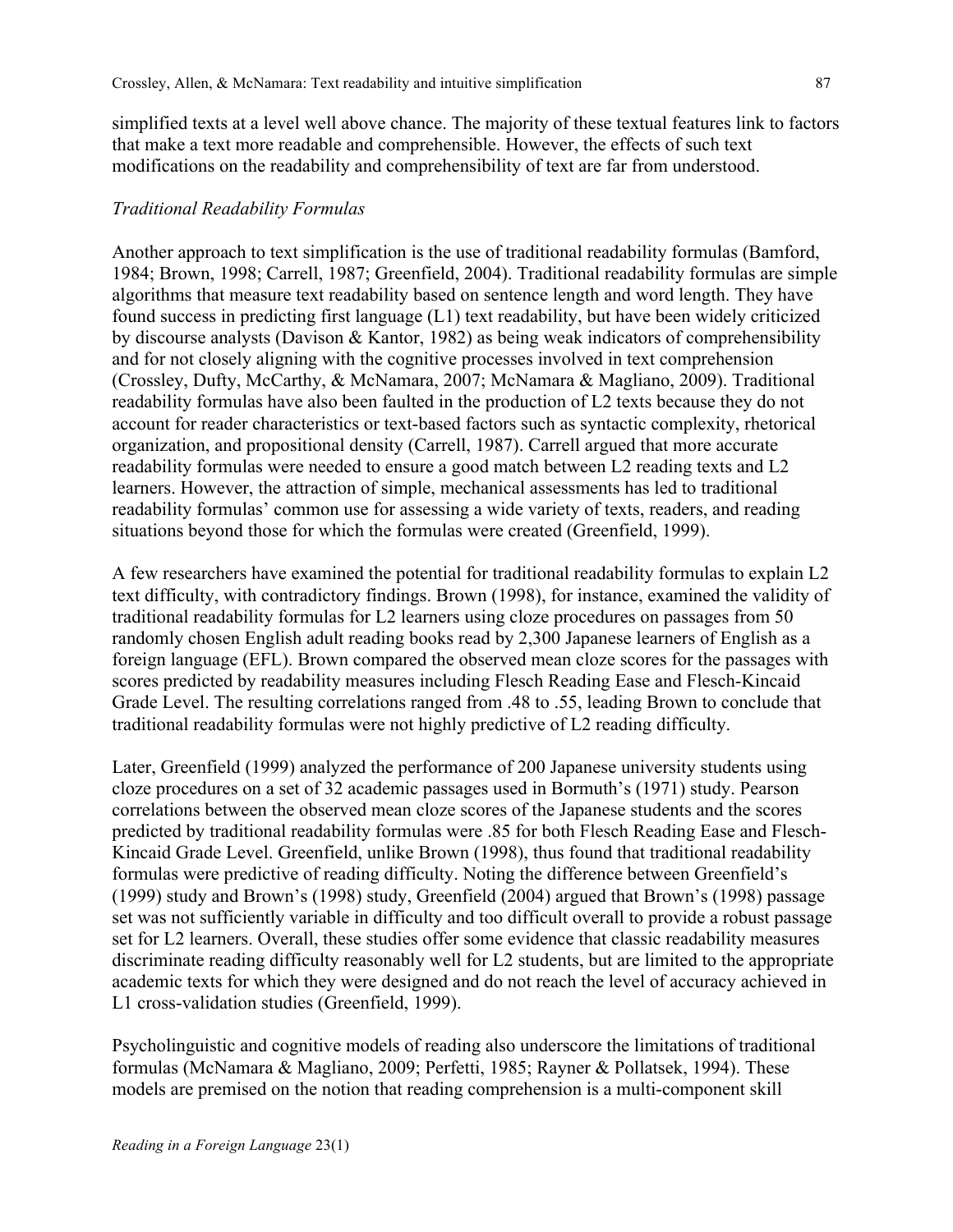focusing on information processing involving both psycholinguistic and cognitive representations (Just & Carpenter, 1980; Koda, 2005; McNamara & Magliano, 2009). The theories underlying the models necessitate a readability measure that takes account of comprehension factors such as coherence (Gernsbacher, 1997; McNamara, Kintsch, Butler-Songer, & Kintsch, 1996) and meaning construction and cognitive processes such as lexical decoding and syntactic parsing (McNamara & Magliano, 2009; Perfetti, 1985; Perfetti, Landi, & Oakhill, 2005; Rayner & Pollatsek, 1994). Cognitive processes are obliquely accounted for in traditional readability formulas (i.e., word length and sentence length are proxy measures of decoding and syntactic parsing), but they are not directly addressed. Comprehension factors are not accounted for in traditional readability formulas.

#### *Coh-Metrix L2 Reading Index*

Recent progress in disciplines such as computational linguistics, corpus linguistics, information extraction, and information retrieval have allowed for the development of readability formulas that include indices that more directly correspond to psycholinguistic and cognitive models of reading (e.g., Crossley, Dufty et al., 2007; Crossley et al., 2008). Progress in these fields affords the computational investigation of text using language variables related to text comprehension, cognitive processes, and other factors that go beyond the surface level features of language measured in traditional readability formulas. A synthesis of these developments can be found in Coh-Metrix (Graesser, McNamara, Louwerse, & Cai, 2004) a computational tool that measures cohesion and text difficulty at various levels of language, discourse, and conceptual analysis.

Using Coh-Metrix, Crossley et al. (2008) developed an L2 readability formula that incorporated variables that better reflected the psycholinguistic and cognitive processes of reading. Crossley et al. selected three variables to examine the original reading data used in Greenfield's (1999) study. The variables selected by Crossley et al. included a word overlap index (related to text cohesion and meaning construction), a word frequency index (related to decoding), and an index of syntactic similarity (related to parsing). The word frequency and syntactic similarity indices are more closely associated with important cognitive processing constructs than the indices found in traditional readability formulas (i.e., word length and sentence length). The word overlap index provided a variable that was closely aligned to text comprehension processes (i.e., coherence and meaning construction) and one that had no correlate in traditional readability formulas. A regression analysis using these three variables and Greenfield's reading criterion indicated that the combination of these variables produced a multiple correlation of .93 and a corresponding  $R^2$  of .86, signifying that the three variables accounted for 86 percent of the variance in the L2 reading performance. Comparisons between the predictions made by the Coh-Metrix L2 Reading Index and those made by the Flesch Reading Ease and Flesch-Kincaid Grade Level formulas indicated that the Coh-Metrix formula was significantly more accurate in predicting reading difficulty. The findings of Crossley et al. suggest that the incorporation of variables more closely aligned to psycholinguistic and cognitive reading processes improves the predictive ability of readability formulas and better assesses L2 text comprehensibility. However, one limitation of the study was its use of a corpus of strictly academic texts. Thus, the findings from the analysis could be generalized only to a specific genre of texts.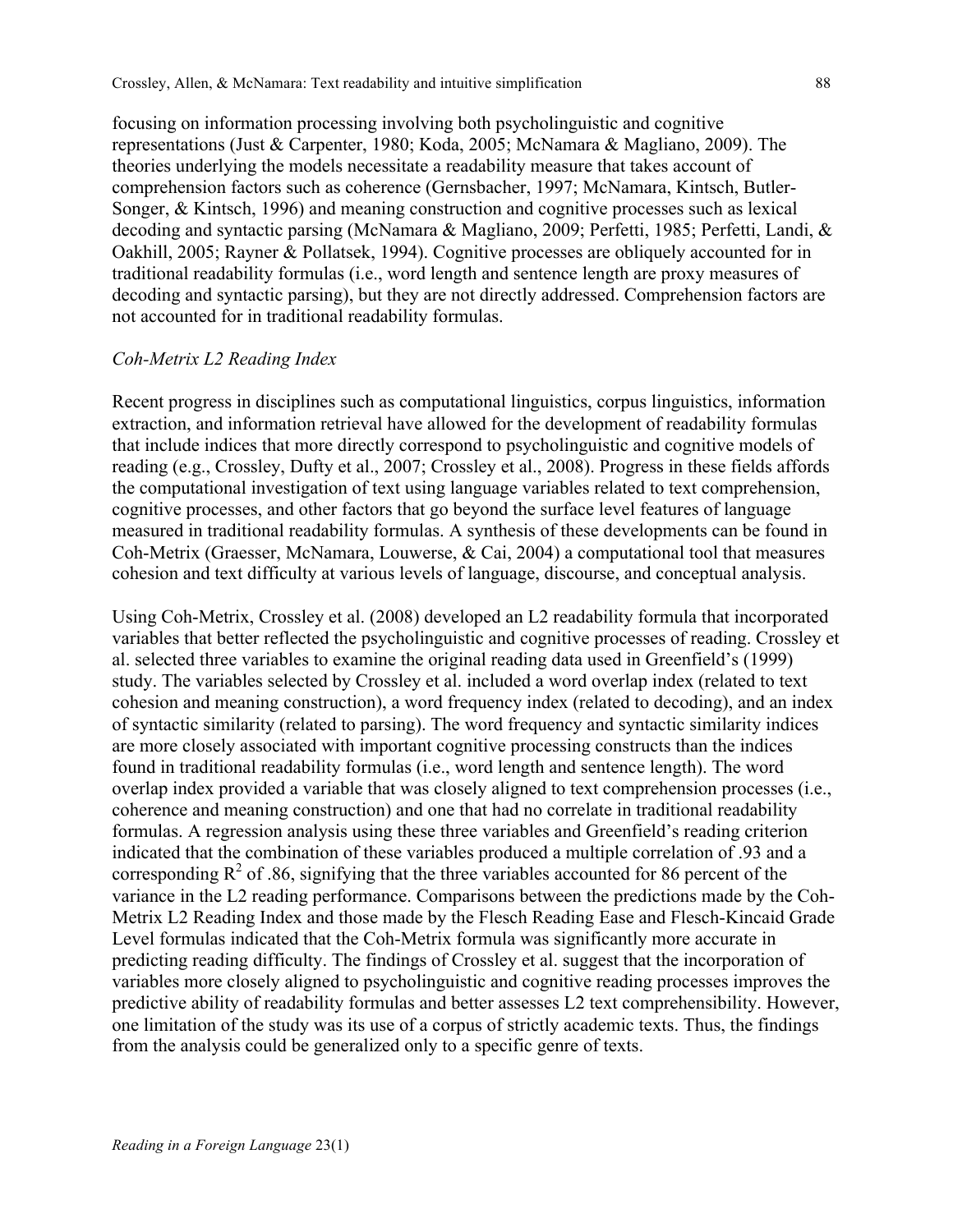### **Method**

Our purpose in this analysis is to compare the classification potential of traditional readability formulas (Flesch-Kincaid Grade Level and Flesch Reading Ease) to the Coh-Metrix L2 Reading Index in discriminating between levels of intuitively simplified, L2 reading texts (beginning, intermediate, and advanced). Our goal is to investigate which readability formula best classifies the text level. If intuitive text simplification results in the creation of texts that are easier to read because factors related to cohesion, decoding, parsing, and meaning construction have been manipulated, this should be reflected in the readability scores produced by the formulas. Thus, we expect that traditional readability formulas with their emphasis solely on word and sentence length, will not categorize levels of intuitively simplified texts with the same success as the Coh-Metrix L2 Reading Index, which is based on variables deemed important by psycholinguistic and cognitive accounts of reading.

To examine the classification potential of the readability formulas, we selected samples from a corpus of simplified news texts developed for L2 readers. The texts we sampled had not been manipulated based on standard readability formulas, but rather had been simplified based on intuitive notions. Using corpus, computational, and statistical approaches, this study examines the accuracy of the readability formulas in assigning each text to a specific level. We use the findings from this analysis to examine the construct validity of the readability formulas and how well they predict intuitive processes of text simplification used by material developers. We extend these findings into a general discussion about the processes of intuitive text simplification and their potential effects on text readability and comprehensibility.

### *Corpus Selection*

The corpora used for this study is an extended version of the corpus used previously in Allen (2009). The texts which make up the corpus were taken from an English teaching website (www.onestopenglish.com). The website provides a popular and long-running service of offering simplified news texts and accompanying learning activities. The news texts were originally taken from the *Guardian Weekly*, a British-based publication with a wide international readership. The articles in the corpus were originally selected by the website editors for their topicality and interest value and typically center on world affairs. The texts are, therefore, non-academic in nature.

The news texts were simplified by a small, independent team of authors, into three levels of simplification: advanced, intermediate and beginning. Importantly, the method of simplification employed by the authors was intuitive, that is, without recourse to word lists, structural grading schemes, or readability formulas (Allen, 2009). However, as reported by Allen, the authors did provide certain indications regarding their approach to simplification. First, the authors followed the motto 'grade the task, not the text,' showing a tendency to only simplify when absolutely necessary. Second, a number of general strategies were employed, such as modifying idiomatic language at the intermediate level and removing it completely from the elementary level, while removing all passive structures and phrasal verbs from elementary level texts. Though the authors provided these mottos and strategies, it should be emphasized that they are not rules but are simply indications of the types of modifications made under an intuitive approach (Allen,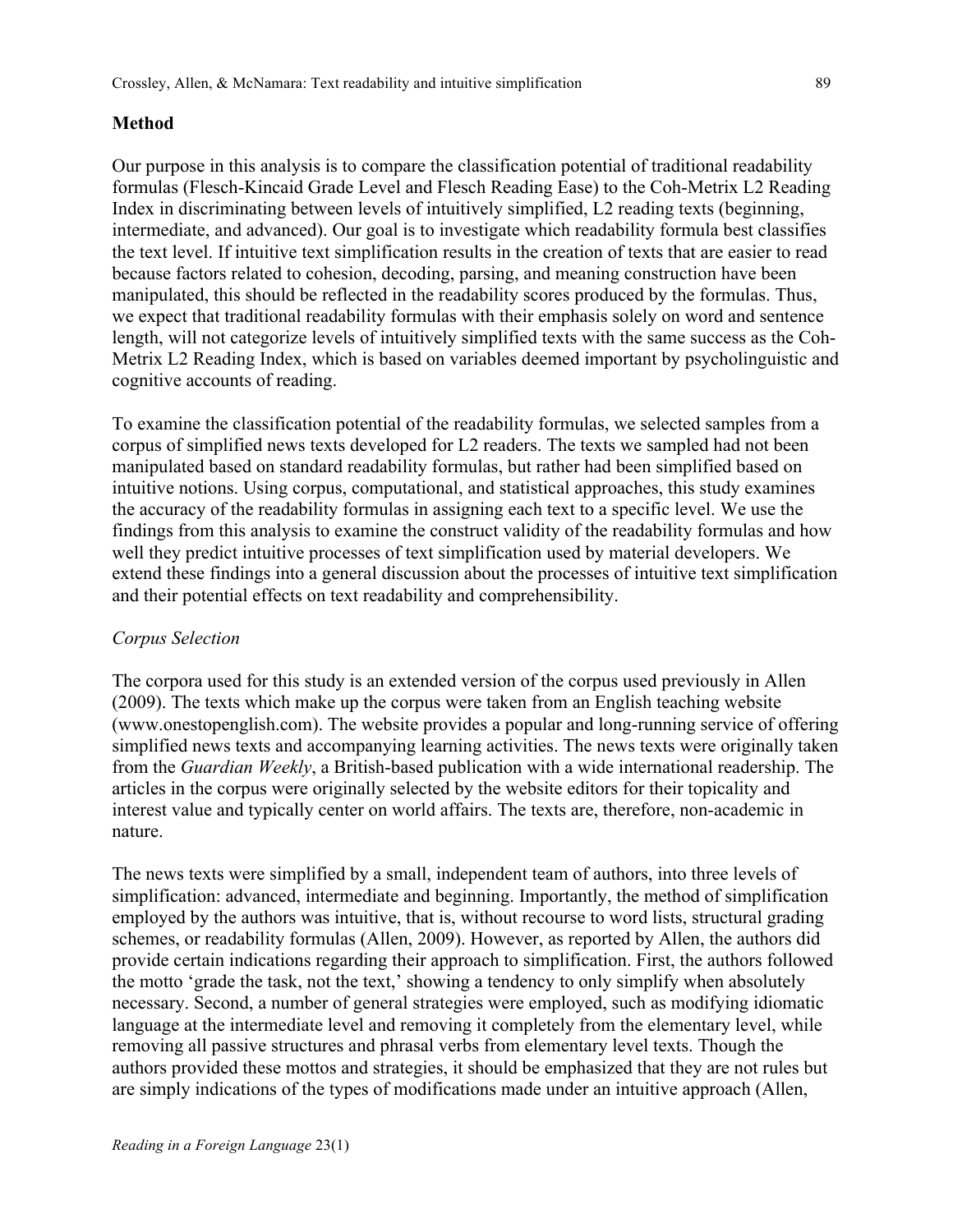## 2009).

The total size of the news corpus used in this study is 210,538 words (*N* =300). The total sizes of the sub-corpora are as follows: Advanced =  $76,579$  words ( $n = 100$ ); Intermediate =  $70,314$  words  $(n = 100)$ ; Elementary = 63,645 ( $n = 100$ ). The sizes of the sub-corpora reflect the differences in text length due to the abridging of text at lower levels. However, text length differences are not a concern in this study because the Coh-Metrix indices found in the Coh-Metrix L2 Reading Index are normalized for text length. Descriptive statistics for the corpus is located in Table 1. We did not include the original, authentic texts in this analysis because our focus was on the process of simplification. Additionally, as reported by Allen (2009), the advanced texts are almost completely unmodified from the original texts.

|              | Mean number of | SD      | Mean number of | SD    |
|--------------|----------------|---------|----------------|-------|
|              | words per text |         | paragraphs     |       |
| Beginner     | 636.450        | 162.239 | 9.820          | 2.935 |
| Intermediate | 703 140        | 164.082 | 10 110         | 2.934 |
| Advanced     | 765.790        | 165.124 | 10.500         | 2.934 |

### Table 1. *Descriptive statistics for the simplified corpora*

## *Selected Readability Formulas*

To collect the readability of each text according to the various formulas, we used the computational tool Coh-Metrix (Graesser et al., 2004). The selected readability formulas are discussed below.

*Flesch-Kincaid Grade Level*. Coh-Metrix calculates the Flesch-Kincaid Grade Level based on the formula reported by Kincaid et al., (1975). The formula is based on the number of words per sentence (sentence length) and the number of syllables per word (word length). This formula is reported below.

Flesch-Kincaid Grade Level =

(0.39 x number of words/number of sentences)

- + (11.8 x number of syllables/number of words)
- 15.59

*Flesch Reading Ease.* Coh-Metrix calculates the Flesch Reading Ease based on the formula reported by Flesch (1948). Like Flesch-Kincaid Grade Level, this formula is based on the number of words per sentence (sentence length) and the number of syllables per word (word length). This formula is reported below.

Flesch Reading Ease = 206.835 - (1.015 x number of words/number of sentences) - (84.600 x number of syllables/number of words)

*Coh-Metrix L2 Reading Index.* The Coh-Metrix L2 Reading Index is calculated using three linguistic indices reported by the Coh-Metrix tool. These three indices are CELEX Word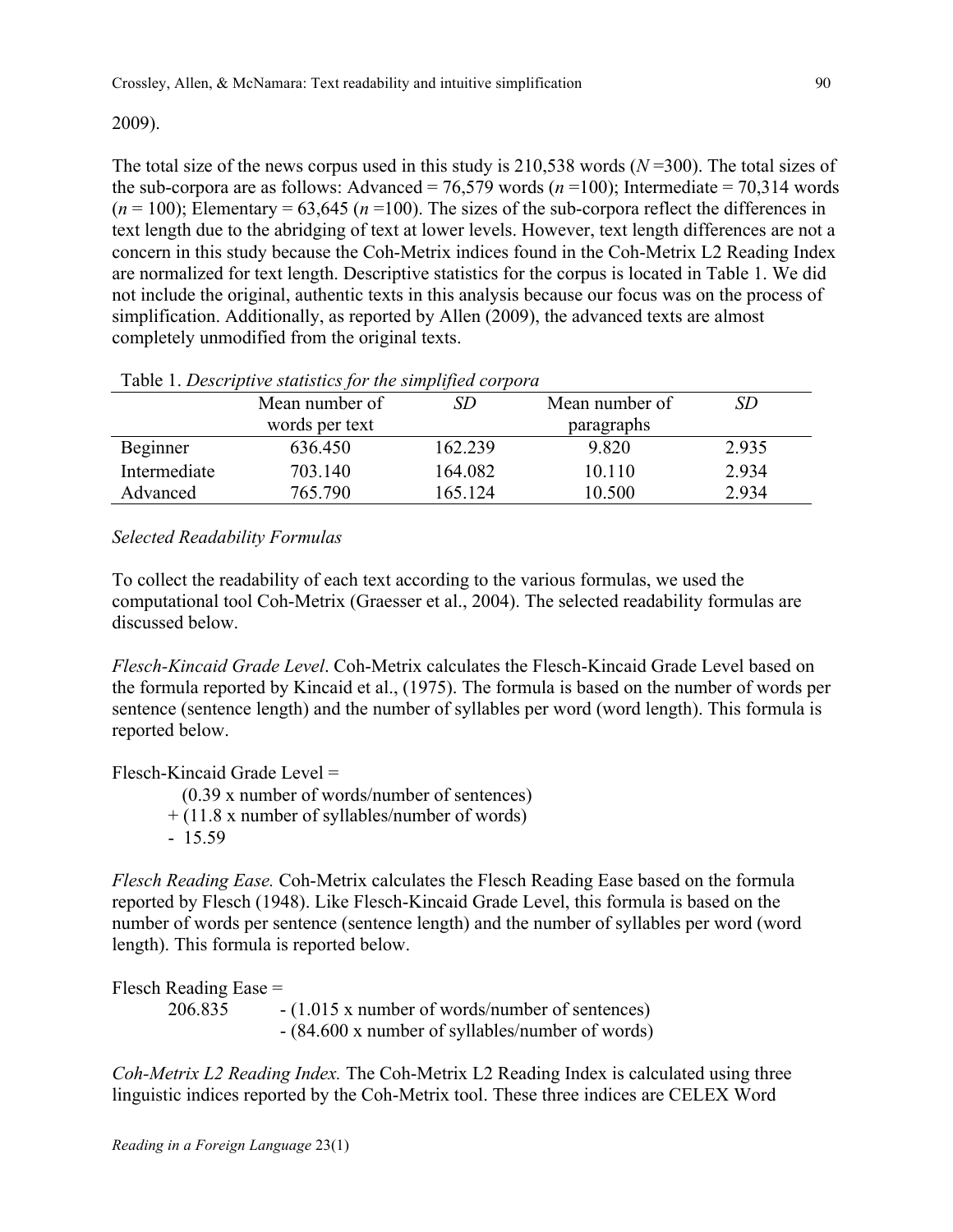Frequency (logarithm mean for content words), Sentence Syntax Similarity (sentence to sentence adjacent mean), and Content Word Overlap (proportional adjacent sentences unweighted). These indices and their relation to text processing are discussed below.

*Word Frequency.* The CELEX Word Frequency index is based on frequency norms taken from the CELEX database (Baayen, Piepenbrock, & Gulikers, 1993) a 17.9 million-word corpus. Word frequency effects have strong correlations with decoding in that frequent words are processed and understood more quickly than infrequent words (Haberlandt & Graesser, 1985; Just & Carpenter, 1980). In L2 reading studies, automatic decoding is argued to be an important predictor of reading performance (Koda, 2005).

*Syntactic Parsing.* The Sentence Syntax Similarity index measures the uniformity and consistency of parallel syntactic constructions in text both at the phrase level and the part of speech level. As a reader decodes a text, they assemble the decoded items into a syntactic structure (Just & Carpenter, 1980; Rayner & Pollatsek, 1994). If the syntactic structures are similar in construction, the cognitive demands on the reader are lower and more attention can be paid to meaning.

*Word Overlap.* The Content Word Overlap index measures how often content words overlap between two adjacent sentences. Content word overlap facilitates meaning construction and improves text comprehension and reading speed (Douglas, 1981; Kintsch & Van Dijk, 1978; Rashotte & Torgesen, 1985).

The Coh-Metrix L2 Reading Index as reported by Crossley et al. (2008) is below.  $-45.032$  +  $(52.230 \text{ x Content Word Overlap Value})$ + (61.306 x Sentence Syntax Similarity Value) + (22.205 x CELEX Frequency Value)

## *Statistical Analysis*

We first conducted a series of repeated measures Analyses of Variance (ANOVA) to examine if all the readability formulas demonstrated significant differences between the levels of the reading texts. We then conducted a series of discriminant function analyses (DFAs) using each readability formula in turn in order to test the hypothesis that the readability formulas could differentiate between levels of simplified texts. DFAs are commonly used in analyses such as this one to distinguish text types (e.g., Biber 1993; Crossley & McNamara, 2009). In this study, the DFA was used to examine if the linguistic features contained within the formula were significant predictors of level classification.

## **Analysis**

## *ANOVA*

A series of repeated measures ANOVA was conducted using the selected readability formulas as the dependent variables and the simplified texts from the news corpus as the independent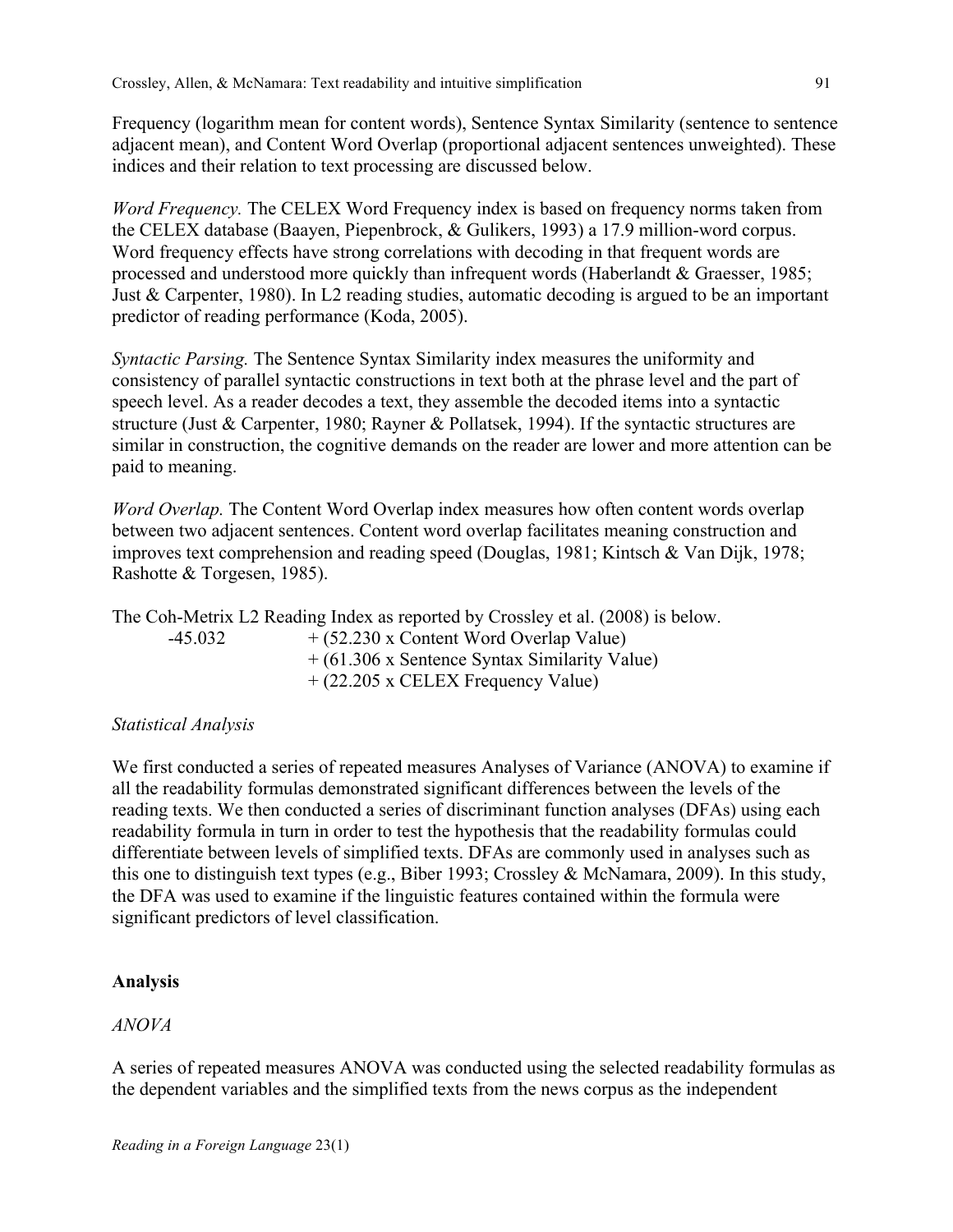variables. Descriptive statistics for the selected readability formulas are presented in Table 2. To control for Type 1 errors, we lowered our criterion for significance to  $p = .015$ . There was a significant linear trend for the Flesch-Kincaid Grade Level formula,  $F(2, 297) = 29.089$ ,  $p <$ .001, ηp = .164, the Flesch Reading Ease formula, *F* (2, 297) = 23.947, *p* < .001, ηp = .139, and the Coh-Metrix Reading Index,  $F(2, 297) = 51.657$ ,  $p < .001$ ,  $np = .258$ . Pairwise comparisons with Bonferroni corrections demonstrated that the Flesch Reading Ease formula and the Coh-Metrix L2 Reading Index yielded significant differences between each level of simplification. The Flesch-Kincaid Grade Level formula yielded significant differences between beginning and intermediate text readability scores, but not between intermediate and advanced text readability scores.

| Variables                        | Beginner       | Intermediate   | Advanced       |
|----------------------------------|----------------|----------------|----------------|
| Flesch-Kincaid Grade Level       | 8.472 (1.613)  | 9.656(1.703)   | 10.207(1.612)  |
| <b>Flesch Reading Ease Score</b> | 63.978 (8.354) | 58.806 (8.601) | 55.506 (9.203) |
| Coh-Metrix L2 Reading Index      | 19.951 (4.151) | 16.076(5.312)  | 12.897(5.198)  |

Table 2. *Means (Standard Deviations) for readability formulas and text levels.*

#### *Accuracy of Model*

To test the accuracy of the readability formulas to distinguish between the levels of L2 reading texts, we conducted a discriminant function analysis. We used the discriminant analysis to predict group membership (the level of the reading text) using a series of independent variables (the readability formulas). The DFA generates a discriminant function, which acts as the algorithm to predict group membership. First, the DFA is applied to the entire set. Later, the DFA from the entire set is used to predict group membership of the texts using repeated crossvalidation. In cross-validation a fixed number of folds, or partitions of the data, is selected. Once the number of folds has been selected, each fold is used for testing the model. For this study, we selected a leave-one-out (n-fold) cross-validation model in which one instance in turn is left out and the remaining instances are used as the training set, in this case the 299 remaining texts. The accuracy of the model is tested on the model's ability to predict the omitted instance. This allows us to test the accuracy of the model on an independent data set. If the results of the discriminant analysis in both the entire set and the *n*-fold cross-validation set are similar, then the findings support the predictions of the analysis that readability formulas can be used to distinguish between simplified reading text levels. We report the findings of the DFA using an estimation of the accuracy of the analysis. This estimation is made by plotting the correspondence between the actual texts and the predictions made by the DFA model. We also report the results in terms of recall, precision, and F score. Recall scores are computed by tallying the number of hits over the number of hits + misses. Precision is the number of correct predictions divided by the number of incorrect predictions. We use both recall and precision because an algorithm could predict everything to be a member of a single group and score 100% in terms of recall. However, this could only happen at the expense of precision because the algorithm would have to claim members of the other group. By reporting both precision and recall, we can better understand the accuracy of the model. The F score can be thought of as a weighted average of the precision and recall results and is computed by dividing precision plus recall by precision multiplied by recall and multiplying the result by two.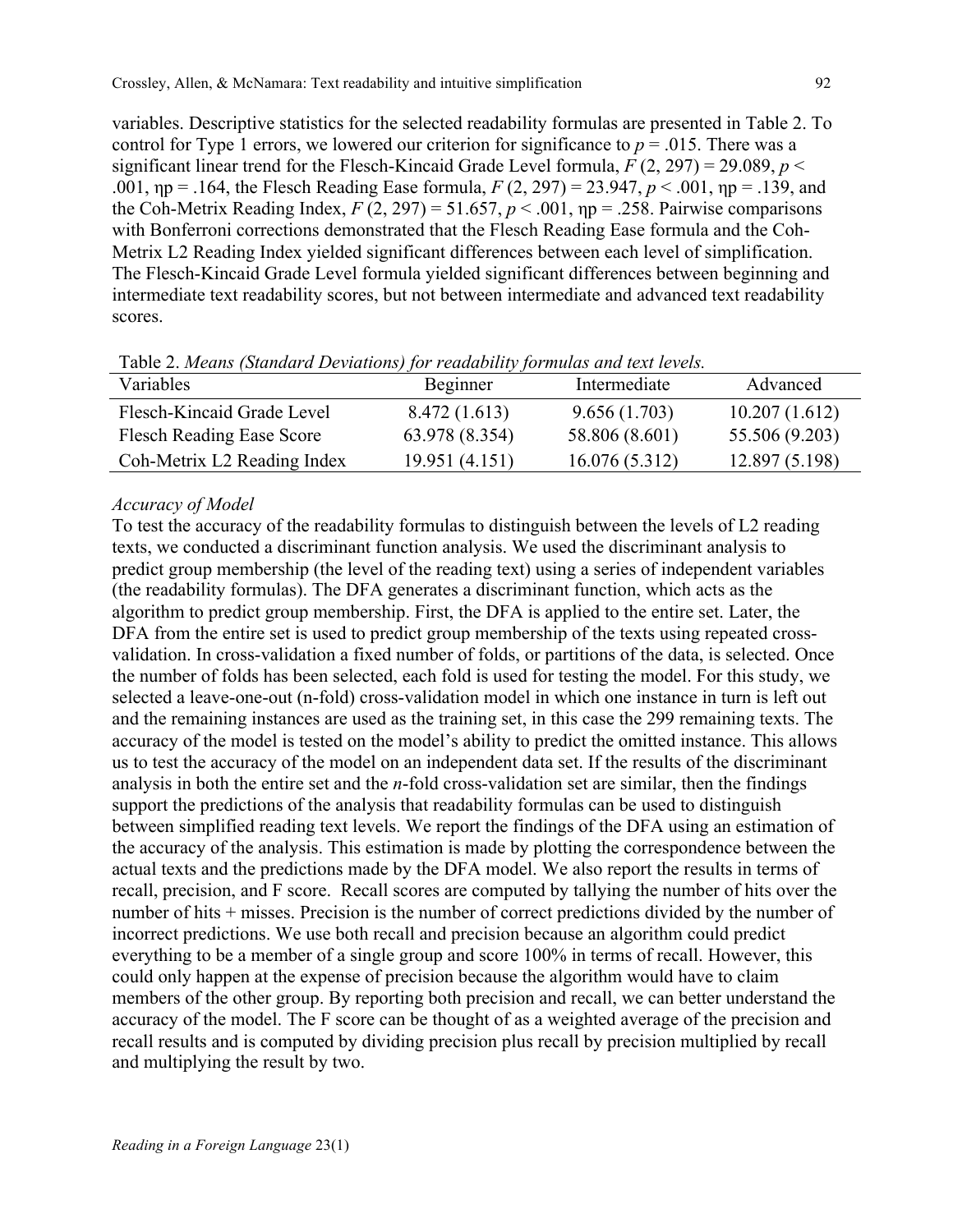### *Flesch-Kincaid Grade Level*

The results demonstrate that the discriminant analysis for the Flesch-Kincaid Grade Level readability formula correctly allocated 148 of the 300 texts in the total set (df=4, *n*=300)  $χ$ 2= 42.991,  $p < .001$ ) for an accuracy of 49.3% (chance for this analysis is 33.3%). For the crossvalidated set, the discriminant analysis correctly allocated 147 of the 300 texts for an accuracy of 49.0% (see Table 3 for results). The measure of agreement between the actual text type and that assigned by the model produced a Cohen's Kappa of 0.240, demonstrating a fair agreement.

| ramanca scr         |                     |              |          |
|---------------------|---------------------|--------------|----------|
| Actual text type    | Predicted text type |              |          |
| Total set           | Beginner            | Intermediate | Advanced |
| Beginner            | 65                  | 12           | 23       |
| Intermediate        | 33                  | 22           | 45       |
| Advanced            | 24                  | 15           | 61       |
| Cross-validated set | Beginner            | Intermediate | Advanced |
| Beginner            | 65                  | 12           | 23       |
| Intermediate        | 34                  | 21           | 45       |
| Advanced            | 24                  | 15           | 61       |

Table 3. *Flesch-Kincaid Grade Level: Predicted Level versus Actual Level (total and crossvalidated set)*

The precision and recall scores from the model for predicting the level of the simplified reading texts can be found in Table 4. In terms of recall, the model performed best at recalling beginner texts (classifying 123 texts as beginner level of which 65 were beginner level) and performed worst at recalling intermediate texts (classifying 48 texts as intermediate level of which 21 were intermediate level). In terms of precision, the model was best at predicting beginner level texts (correctly classifying 65 of the 100 beginner level texts) and worst at predicting intermediate level texts (classifying 21 of the 100 intermediate texts). The overall accuracy of the model for the total set was .488 (the average F score). The accuracy for the cross-validated set was .484.

| valladica scip      |        |           |       |
|---------------------|--------|-----------|-------|
| Total set           | Recall | Precision | F1    |
| Beginner            | 0.533  | 0.650     | 0.591 |
| Intermediate        | 0.449  | 0.220     | 0.334 |
| Advanced            | 0.473  | 0.610     | 0.541 |
| Cross-validated set | Recall | Precision | F1    |
| Beginner            | 0.528  | 0.650     | 0.589 |
| Intermediate        | 0.438  | 0.210     | 0.324 |
| Advanced            | 0.473  | 0.610     | 0.541 |

Table 4. *Precision and recall results for Flesch-Kincaid Grade Level (total and crossvalidated set)*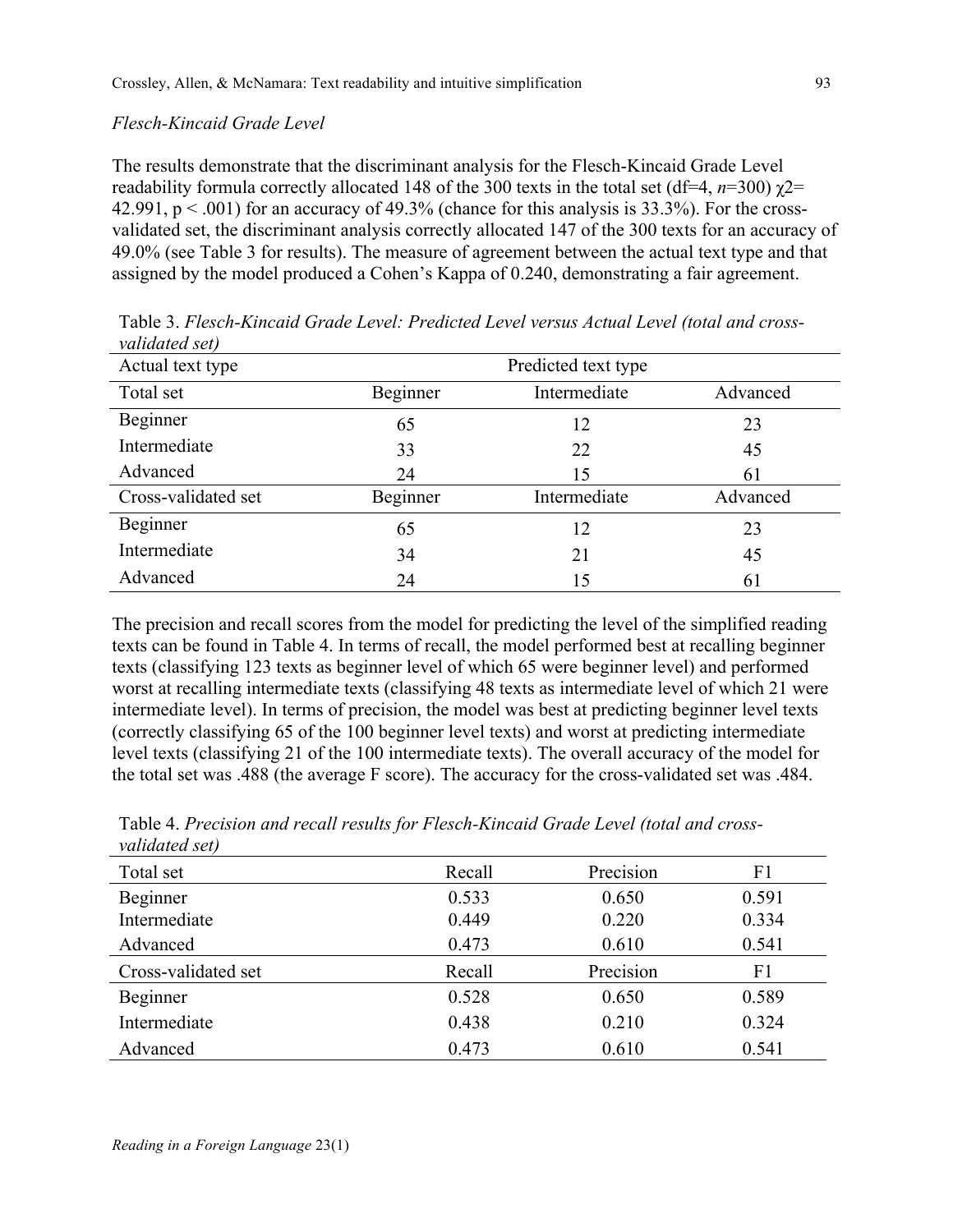### *Flesch Reading Ease*

The results demonstrate that the discriminant analysis for the Flesch Reading Ease readability formula correctly allocated 133 of the 300 texts in the total set (df=4,  $n=300$ ,  $\chi$ 2= 28.238, p < .001) for an accuracy of 44.3% (chance for this analysis is 33.3%). For the cross-validated set, the discriminant analysis also correctly allocated 133 of the 300 texts for an accuracy of 44.3% (see Table 5 for results). The measure of agreement between the actual text type and that assigned by the model produced a Cohen's Kappa of 0.165, demonstrating a slight agreement.

| <i>vulluuleu self</i><br>Actual text type |          |              |          |
|-------------------------------------------|----------|--------------|----------|
| Total set                                 | Beginner | Intermediate | Advanced |
| Beginner                                  | 63       | 13           | 24       |
| Intermediate                              | 38       | 18           | 44       |
| Advanced                                  | 27       | 21           | 52       |
| Cross-validated set                       | Beginner | Intermediate | Advanced |
| Beginner                                  | 63       | 13           | 24       |
| Intermediate                              | 38       | 18           | 44       |
| Advanced                                  | 27       |              | 52       |

Table 5. *Flesch Reading Ease Score: Predicted level versus actual level (total and crossvalidated set)*

The precision and recall scores from the model for predicting the level of the simplified reading texts can be found in Table 6. For recall, the model performed best at recalling beginner texts (classifying 128 texts as beginner level of which 63 were beginner level) and performed worst at recalling intermediate texts (classifying 52 texts as intermediate level of which 18 were intermediate level). In reference to precision, the model was best at predicting beginner level texts (correctly classifying 63 of the 100 beginner level texts) and worst at predicting intermediate level texts (classifying 18 of the 100 intermediate texts). The overall accuracy of the model for the total set was .436 (the average F score). The accuracy for the cross-validated set was also .436.

| $\mathcal{E}(\mathcal{U})$ |        |           |       |
|----------------------------|--------|-----------|-------|
| Total set                  | Recall | Precision | F1    |
| Beginner                   | 0.508  | 0.630     | 0.569 |
| Intermediate               | 0.346  | 0.180     | 0.263 |
| Advanced                   | 0.433  | 0.520     | 0.477 |
| Cross-validated set        | Recall | Precision | F1    |
| Beginner                   | 0.508  | 0.630     | 0.569 |
| Intermediate               | 0.346  | 0.180     | 0.263 |
| Advanced                   | 0.433  | 0.520     | 0.477 |

Table 6. *Precision and recall results for Flesch Reading Ease Score (total and cross-validated set)*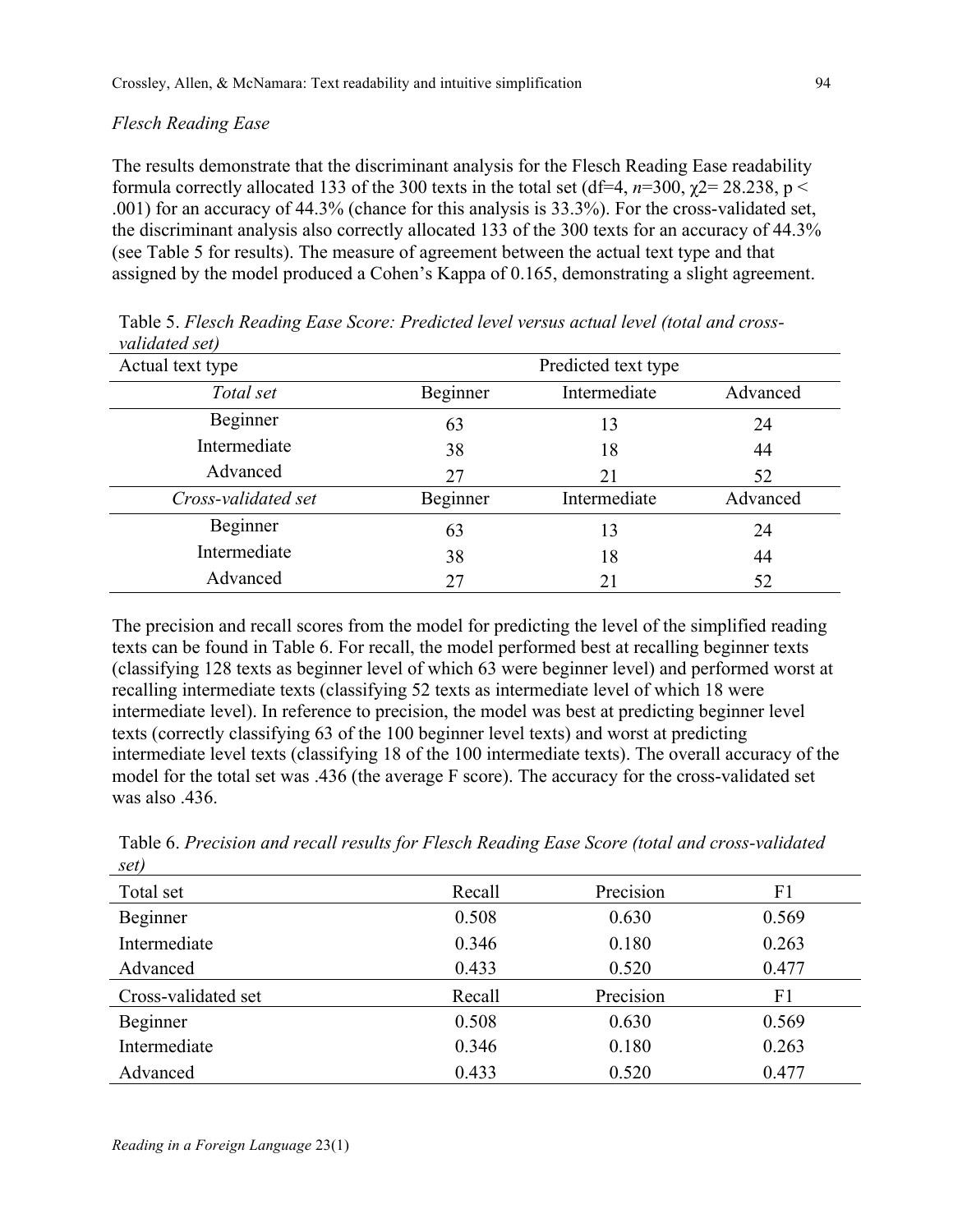### *Coh-Metrix L2 Reading Index*

The results demonstrate that the discriminant analysis for the Coh-Metrix L2 Reading Index readability formula correctly allocated 180 of the 300 texts in the total set ( $df = 4$ ,  $n=300$ )  $χ2=$ 118.487,  $p < .001$ ) for an accuracy of 60.0% (chance for this analysis is 33.3%). For the crossvalidated set, the discriminant analysis also correctly allocated 180 of the 300 texts for an accuracy of 60.0% (see Table 7 for results). The measure of agreement between the actual text type and that assigned by the model produced a Cohen's Kappa of 0.400, demonstrating a moderate agreement.

| Actual text type    | Predicted text type |              |          |
|---------------------|---------------------|--------------|----------|
| Total set           | Beginner            | Intermediate | Advanced |
| Beginner            | 70                  | 21           |          |
| Intermediate        | 27                  | 39           | 34       |
| Advanced            |                     | 22           | 71       |
| Cross-validated set | Beginner            | Intermediate | Advanced |
| Beginner            | 70                  | 21           | 9        |
| Intermediate        | 27                  | 39           | 34       |
| Advanced            |                     | 22           | 71       |

Table 7. *Coh-Metrix L2 Reading Index: Predicted level versus actual level (total and crossvalidated set)*

The precision and recall scores from the model for predicting the level of the simplified reading texts can be found in Table 8. In reference to recall, the model performed best at recalling beginner texts (classifying 104 texts as beginner level of which 70 were beginner level) and performed worst at recalling intermediate texts (classifying 82 texts as intermediate level of which 39 were intermediate level). In reference to precision, the model was best at predicting advanced level texts (correctly classifying 71 of the 100 advanced level texts) and worst at predicting intermediate level texts (classifying 39 of the 100 intermediate texts). The overall accuracy of the model for the total set was .587 (the average F score). The accuracy for the crossvalidated set was .587.

| っしょ                 |        |           |       |
|---------------------|--------|-----------|-------|
| Total set           | Recall | Precision | F1    |
| Beginner            | 0.625  | 0.700     | 0.663 |
| Intermediate        | 0.476  | 0.390     | 0.433 |
| Advanced            | 0.623  | 0.710     | 0.666 |
| Cross-validated set | Recall | Precision | F1    |
| Beginner            | 0.625  | 0.700     | 0.663 |
| Intermediate        | 0.476  | 0.390     | 0.433 |
| Advanced            | 0.623  | 0.710     | 0.666 |

Table 8. *Precision and recall results for Coh-Metrix L2 Reading Index (total and cross-validated set)*

*Reading in a Foreign Language* 23(1)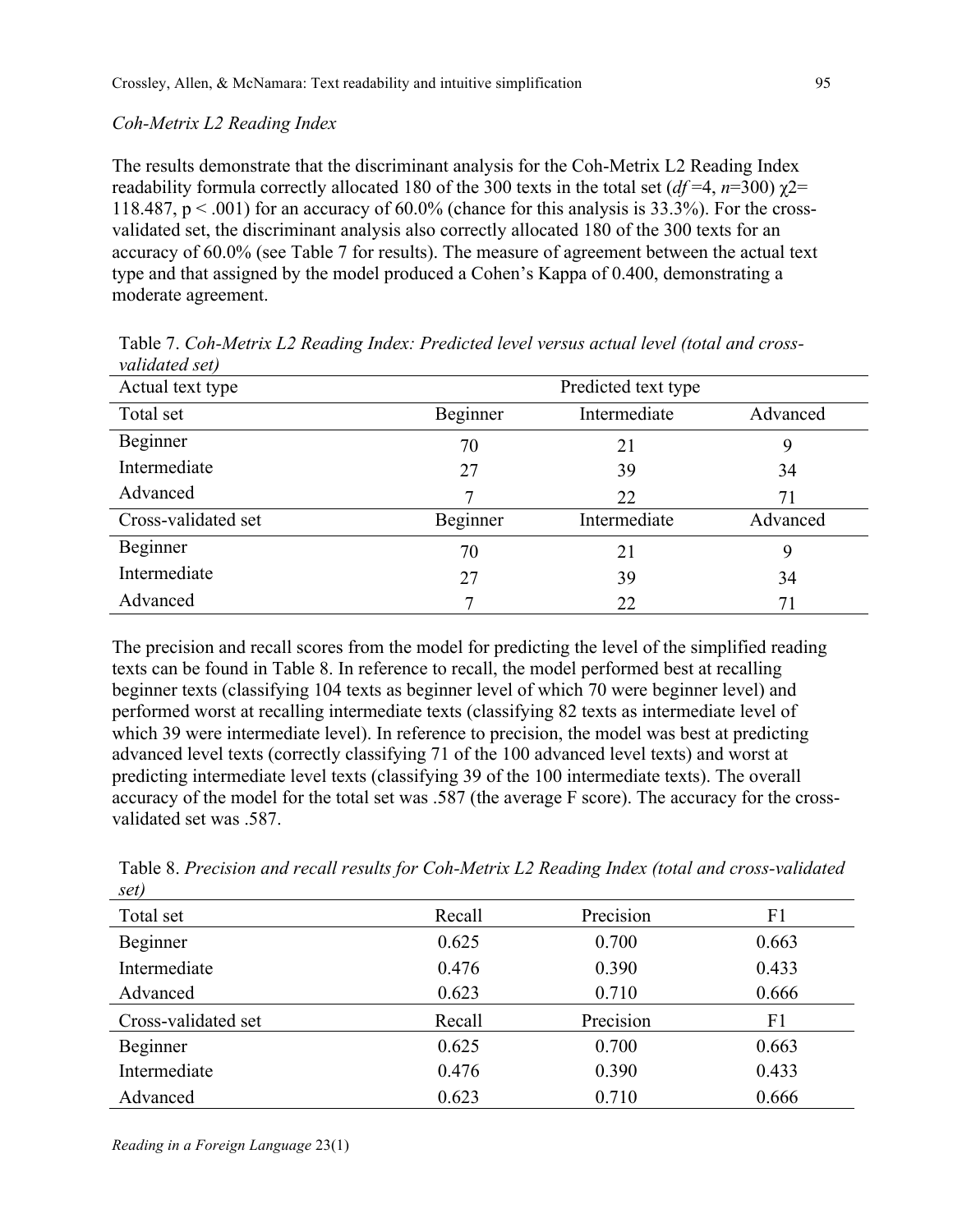#### *Comparisons between Formulas*

We assigned each text either a 0 or a 1 based on whether the readability formula accurately predicted its group membership ( $0 =$  inaccurate,  $1 =$  accurate). We then conducted *t* tests between the classification results for each readability formula to examine if significant differences in classification accuracy existed between the formulas. As in our ANOVA analysis, we lowered our criterion for significance to  $p = 0.015$  to control for Type 1 errors. No significant differences in classification accuracy were noted between the two traditional readability formulas  $t(598) = 1.227$ ,  $p > .015$ . Significant differences in classification accuracy were reported between the Coh-Metrix L2 Reading Index and Flesch-Kincaid Grade Level *t*(598) = -2.635, *p* < .010 and the Coh-Metrix L2 Reading Index and Flesch Reading Ease  $t(598) = -3.883$ ,  $p < .001$ . The results demonstrate that the predictions made by the Coh-Metrix L2 Reading Index were significantly more accurate than those made by the traditional readability formulas. The mean scores and standard deviations for this analysis are located in Table 9. Perfect predictive ability would be reflected by a mean score of one.

| Table 9. Descriptive statistics for t-test data |       |       |     |  |  |
|-------------------------------------------------|-------|-------|-----|--|--|
| Readability formula                             | Mean  | SD    | N   |  |  |
| Flesch-Kincaid Grade Level                      | 0.493 | 0.501 | 300 |  |  |
| <b>Flesch Reading Ease</b>                      | 0.443 | 0.498 | 300 |  |  |
| Coh-Metrix Reading Index                        | 0.600 | 0.491 | 300 |  |  |

Table 9. *Descriptive statistics for t-test data*

### **Discussion**

This study has demonstrated that a readability formula based on psycholinguistic and cognitive models of reading and traditional readability formulas can significantly classify texts based on their levels of intuitive text simplification. However, the accuracy scores are significantly higher for the Coh-Metrix L2 Reading Index, indicating that the Coh-Metrix index is better able to discriminate between the different levels of texts. This finding is backed by the reported effect sizes. In total, these findings support the notion that the variables used in the Coh-Metrix L2 Reading Index are more closely aligned to the intuitive text processing used by L2 material writers when simplifying reading texts than those variables provided by traditional readability formulas. These findings also provide some evidence for the manner in which the discourse processes used in intuitive text simplification modify the linguistic construction of text.

We begin our discussion with a comparison of the categorical accuracies reported by the targeted readability formulas. We expected the Coh-Metrix L2 Reading Index to outperform the traditional readability indices because we hypothesized that the indices included in the Coh-Metric L2 Reading Index had stronger conceptual overlap to variables featured in psycholinguistic and cognitive accounts of reading. This hypothesis presupposes that intuitive text simplification would reflect text modifications based on these same psycholinguistic and cognitive accounts. These predictions were supported in the statistical analysis, which demonstrated that traditional readability formulas were weaker classifiers of reading text level than the Coh-Metrix L2 Reading Index. The weakest classifier was Flesch Reading Ease, which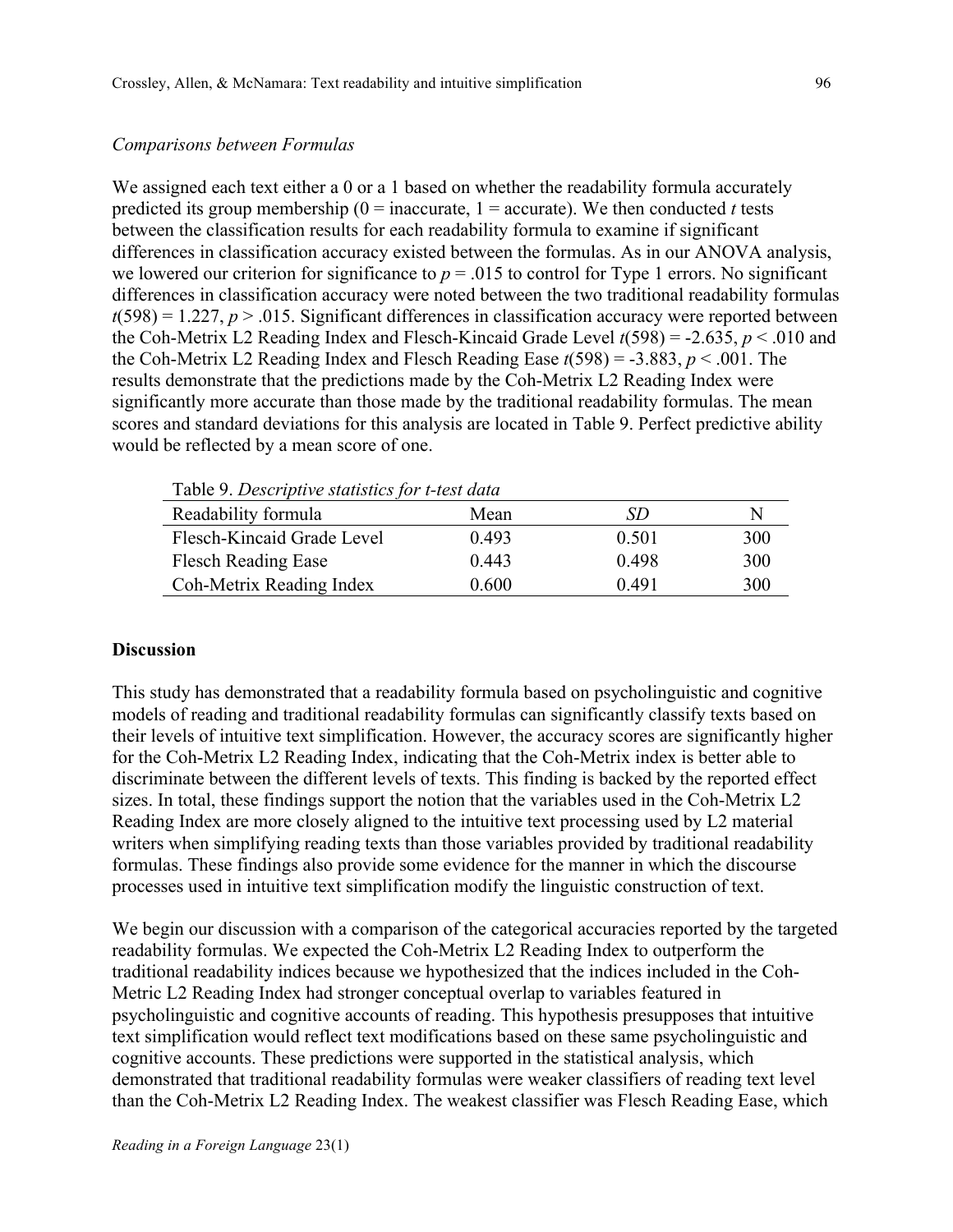correctly classified 44% of the texts into their respective levels. The Kappa value of .165 demonstrated only a slight agreement, which shows that the strength of the relationship between the classification ability of the formula and the actual level classification was weak. The Flesch Reading Ease Score was particularly weak at classifying intermediate texts (18% accuracy). The Flesch-Kincaid Grade Level formula performed better than the Flesch Reading Ease Formula (but not significantly better) and correctly classified 48% of the texts based on grade level. The reported Kappa value between the actual text classification and the classification made by the formula was *.240*, demonstrating that the strength of the relationship between the two was fair. As with the Flesch Reading Ease formula, the Flesch-Kincaid Grade Level formula had the most difficulty classifying intermediate texts (22%). The best predictor of level classification was the Coh-Metrix L2 Reading Index, which correctly classified 59% of the reading texts by level. The reported Kappa value of *.400* demonstrated a moderate relationship between the predictions made by the formula and the actual classifications. As with the traditional readability formulas, the Coh-Metrix L2 Reading Index performed least well in classifying intermediate texts (39%

accuracy). The difficulty for all formulas in classifying the intermediate level texts likely resulted from the transitory nature of the level as a product of the simplification process (Allen, 2009). The authors of the simplified texts work first at simplifying the advanced text down to intermediate level then use the resulting intermediate text as the basis for simplifying further to elementary. Thus, as a transitory level, the intermediate texts share similarities with both beginning and advanced texts, many of which are not shared between beginning and advanced texts. These similarities likely produce misclassifications on the part of the formulas because the features attributed to both beginning and advanced texts are found at the intermediate level.

A more interesting story lies in the discussion of the strengths of the tested readability formulas to assess texts that have been intuitively simplified. The weaker classification results for the traditional readability formulas underscore the criticism they have received in the past. This criticism includes arguments that traditional readability formulas are only weakly related to cognitive processes important in reading and do not consider text comprehension factors. Our findings support the notion that writers engaged in intuitive text simplification do not simply select words that are shorter or reduce the number of words in sentences, but instead focus more on features related to text comprehensibility and cognitive reading processes. Evidence for this finding is found in the increased accuracy of the Coh-Metrix L2 Reading Index and the failure of the Flesch-Kincaid Reading Level formula to report significant differences between intermediate and advanced texts. The improvements in level classification that came from using a readability formula that includes indices of text comprehensibility (cohesion and meaning construction) and indices more closely aligned with the cognitive processes of reading (decoding and syntactic parsing) provide evidence that the process of intuitive simplification involves such factors. Assuming that such features are related to reading processes and that attention to such features in the simplification process will lead to more comprehensible texts, we argue for the benefits of intuitive text simplification over text simplification using traditional readability formulas. At the same time, we argue that the simplistic mechanisms found in traditional readability formulas are less likely to capture text features related to text comprehensibility and cognitive processing, thus highlighting a primary weakness of traditional readability formulas that is well documented in past research (e.g., Carrell, 1987; Crossley, Greenfield, & McNamara, 2008; Davison & Kantor, 1982). We do note, of course, that the traditional readability formulas classified texts into appropriate categories at a level above chance. Thus, to some degree, traditional readability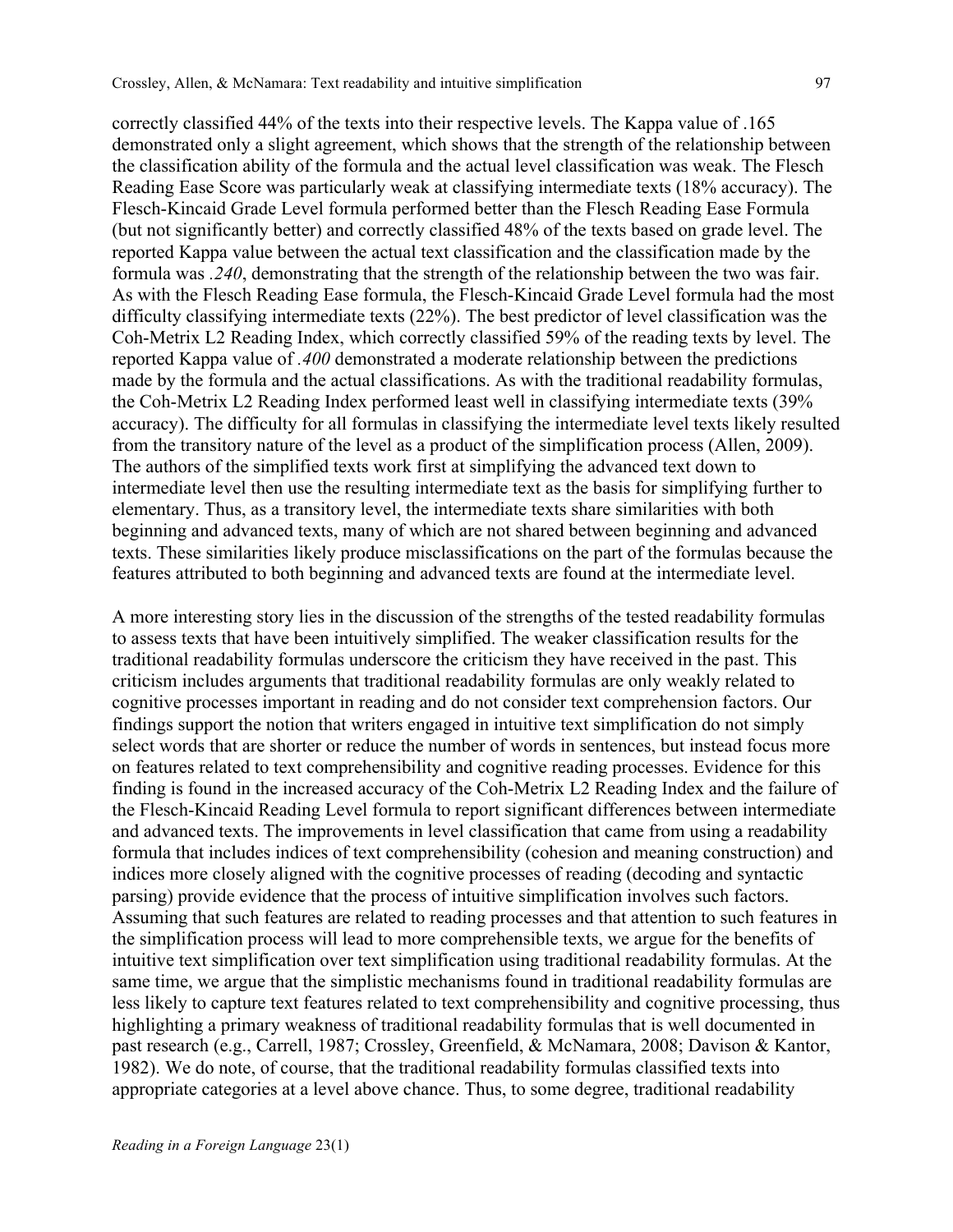formulas do to measure levels of text difficulty related to cognitive reading processes such as decoding and syntactic parsing. However, traditional readability formulas are less precise than the Coh-Metrix L2 Reading Index, underscoring the need to develop more valid and accurate readability formulas.

This study also provides some evidence for the extendibility of the Coh-Metrix L2 Reading Index to other genres such as news articles. One concern with traditional readability formulas is that whereas they may work reasonably well for strictly academic genres, their use has been broadened to include many genres that are beyond the formulas' original purposes (Greenfield, 1999). This study demonstrates that the Coh-Metrix L2 Reading Index had moderate degrees of success at classifying news texts and was significantly more accurate than traditional readability formulas. Such a finding supports the notion that the Coh-Metrix L2 Reading Index may be extendible to genres outside of strictly academic texts. One reservation for this claim, though, is that academic and news texts appear to share many common linguistic features (Biber, Johannson, Leech, Conrad, & Finegan, 1999) such as the high frequency of nouns versus pronouns, repetition of nouns with definite articles, and the constitution of complex noun phrases. Nevertheless, the increased accuracy of the Coh-Metrix L2 Reading Index outside of traditional academic genres bodes well for the potential extendibility of the formula.

### **Conclusion**

Overall, this study has demonstrated the benefits of the Coh-Metrix L2 Reading Index in classifying and examining differing levels of intuitively simplified texts over traditional readability formulas. The study also finds support for intuitive simplification processes in that they appear to follow principles important in psycholinguistic accounts of text processing and cognitive accounts of text comprehensibility. This is especially true for the texts analyzed in this study.

While the performance of the Coh-Metrix L2 Reading Index surpassed that of traditional readability formulas, it must be noted that it only classified 59% of the text levels accurately and demonstrated only a moderate agreement with the actual level classification. Much of this low classification rate can be attributed to the intermediate level texts, which were difficult for all the readability formulas to classify. However, it is also likely that many of the intuitive simplification features in the texts that lead to better text comprehension were not measured by the Coh-Metrix L2 Reading Index. Such an assumption rests on the notion that the reading index only considers three variables, while the process of intuitive text simplification likely modifies a much larger number of linguistic features. Such an assumption does not challenge the strength of the Coh-Metrix L2 Reading Index, especially when compared to traditional readability formulas, but it does suggest that more research is needed to develop formulas that contain more linguistic features and that better match text readability for various genres, readers, and levels. Specifically, as noted by Crossley et al. (2008), larger reading studies need to be conducted to improve the formula and allow for the inclusion of additional variables. These reading studies should include L2 learners at various proficiency levels and from various first language backgrounds. Additionally, the criteria used in such studies should include both authentic and simplified texts. These simplified texts should be controlled by approaches so that learners read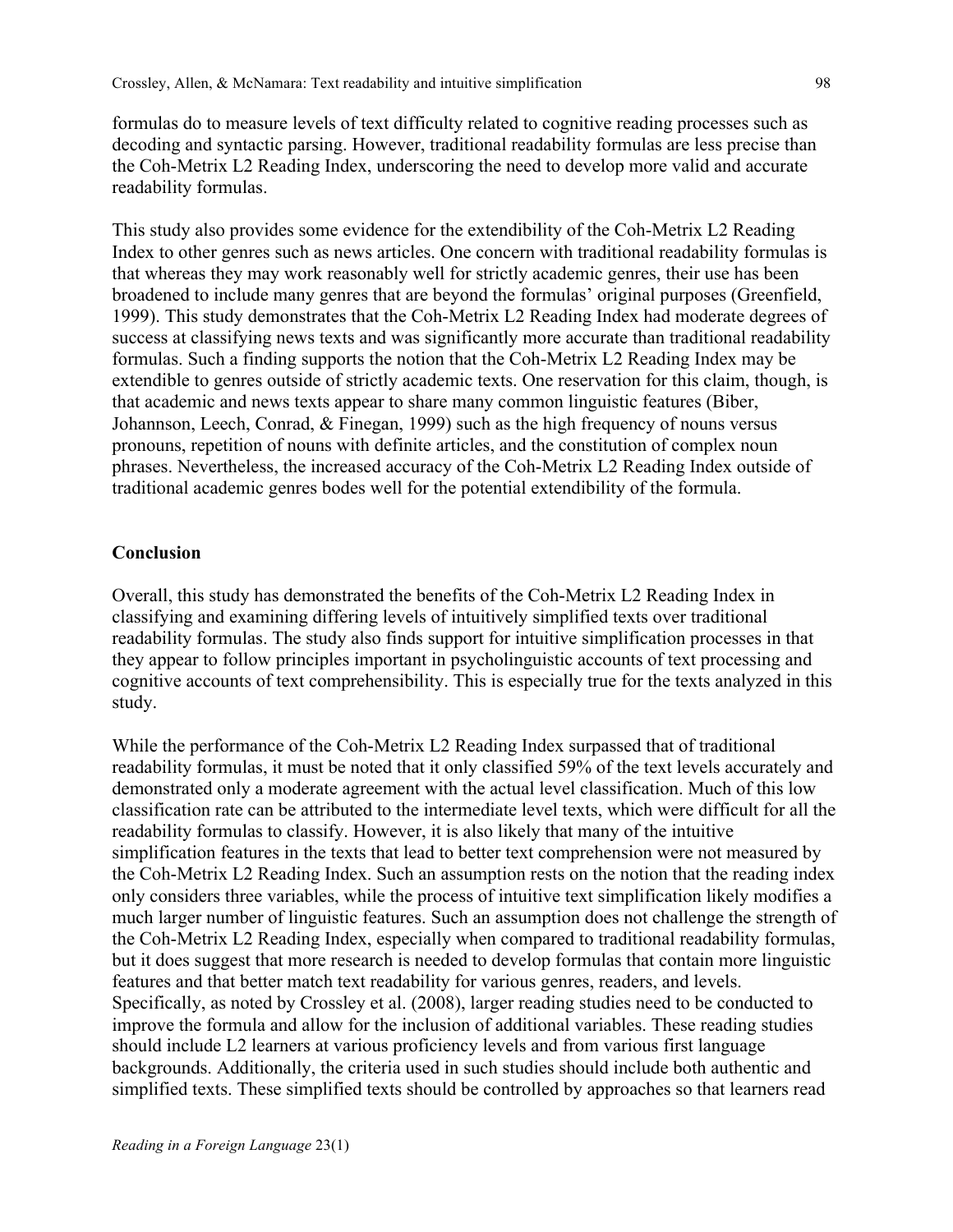texts simplified intuitively, by structure and word lists, and by readability formulas. In this way it will be possible to further assess the validity of advanced readability formulas for predicting text comprehensibility.

### **Acknowledgments**

This research was supported by a grant from the Institute of Education Sciences (IES: R3056020018-02) to the University of Memphis. Any opinions, findings, and conclusions or recommendations expressed in this material are those of the authors and do not necessarily reflect the views of IES. Correspondence concerning this article should be addressed to the first author.

### **References**

- Allen, D. (2009). A study of the role of relative clauses in the simplification of news texts for learners of English. *System*, *37* (4), 585–599.
- Allen, J., & Widdowson, H. G. (1979). Teaching the communicative use of English. In C. Brumfit & K. Johnson (Eds.), *The communicative approach to language teaching* (pp. 124–142). Oxford: Oxford University Press.
- Baayen, R. H., Piepenbrock, R., & van Rijn, H. (Eds.) (1993). *The CELEX Lexical Database* (CD-ROM). Philadelphia, Pennsylvania: Linguistic Data Consortium.
- Bamford, J. (1984). Extensive Reading by Means of Graded Readers. *Reading in a Foreign Language*, *2* (2), 218–260.
- Biber, D. (1993). Representativeness in corpus design. *Journal of Literary and Linguistic Computing*, *8* (4), 243–257.
- Biber, D., Johansson, S., Leech, G., Conrad, S., & Finegan, E. (1999) *Longman Grammar Spoken and Written English*. Harlow: Longman.
- Blau, E. K. (1982). The effect of syntax on readability for ESL students in Puerto Rico. *TESOL Quarterly*, *16*, 517–528.
- Bormuth, J. R. (1971). Development of standards of readability: Toward a rational criterion of passage performance. U. S. Department of Health, Education and Welfare (ERIC Doc. No. ED O54 233).
- Brown, J. D. (1998). An EFL readability index. *JALT Journal*, *20*, 7–36.
- Carrell, P. L. (1987) Readability in ESL*. Reading in a Foreign Language*, *4* (1), 21– 40.
- Crossley, S. A., Allen, D., & McNamara, D. S. (in press). Text simplification and comprehensible input: A case for an intuitive approach. *Language Teaching Research.*
- Crossley, S. A., Dufty, D. F., McCarthy, P. M., & McNamara, D. S. (2007). Toward a new readability: A mixed model approach. In D.S. McNamara and G. Trafton (Eds*.), Proceedings of the 29th annual conference of the Cognitive Science Society* (pp. 197– 202). Austin, TX: Cognitive Science Society.
- Crossley, S. A., Louwerse, M. M., McCarthy, P. M. & McNamara, D. S. (2007). A Linguistic Analysis of Simplified and Authentic Texts. *The Modern Language Journal*, *91* (1), 15– 30.
- Crossley, S. A., Greenfield, J., & McNamara, D. S. (2008). Assessing text readability using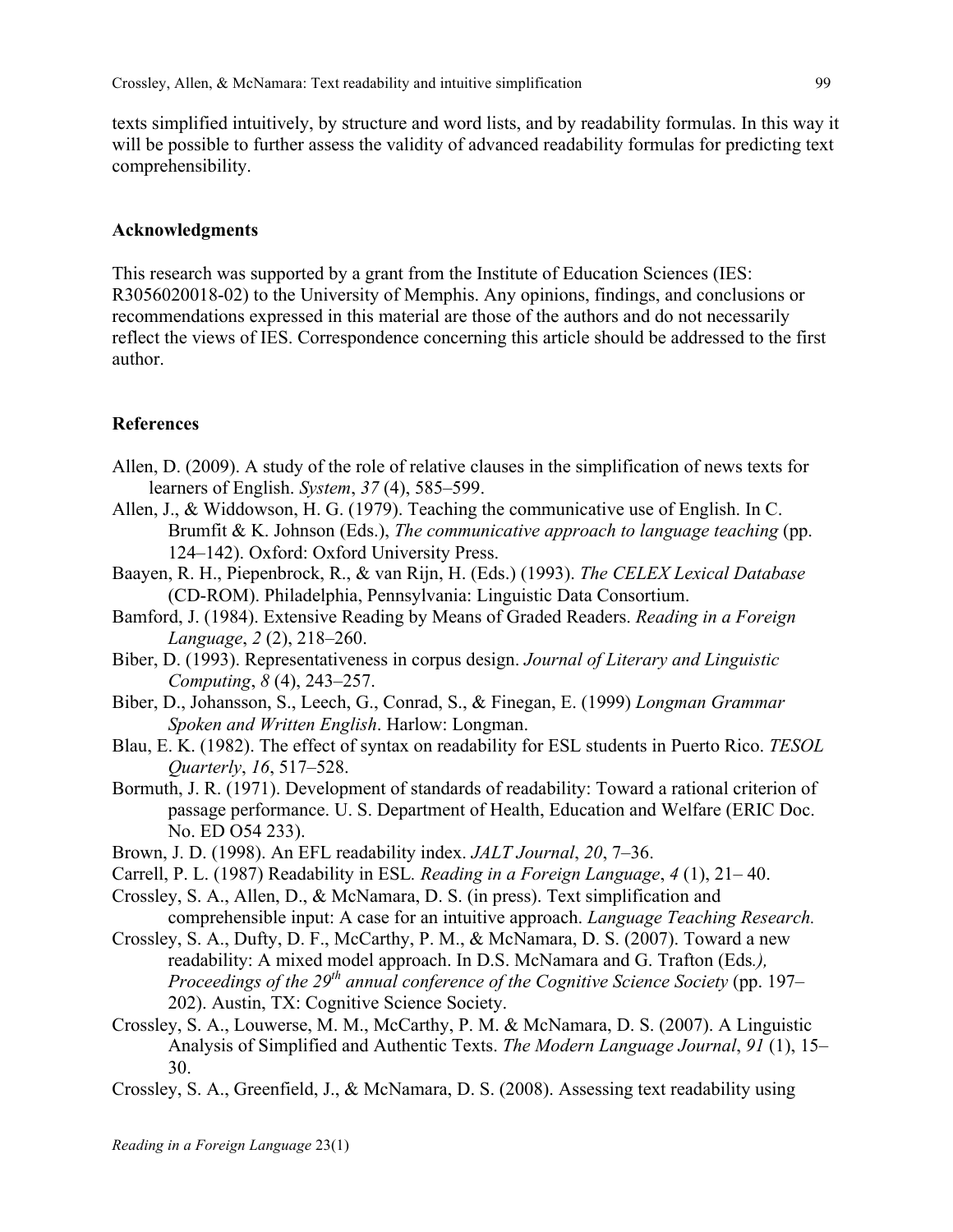cognitively based indices. *TESOL Quarterly*, *42*(3), 475–493.

- Crossley, S. A. & McNamara, D. S. (2008). Assessing Second Language Reading Texts at the Intermediate Level: An approximate replication of Crossley, Louwerse, McCarthy, and McNamara (2007). *Language Teaching*, *41* (3), 409–229.
- Crossley, S. A. & McNamara, D. S. (2009). Computationally assessing lexical differences in second language writing. *Journal of Second Language Writing*, *17*(2), 119–135.
- Davison, A., & Kantor, R. (1982). On the failure of readability formulas to define readable texts: A case study from adaptations. *Reading Research Quarterly*, *17*, 187–209.
- Douglas, D. (1981). An exploratory study of bilingual reading proficiency. In S. Hudelson (Ed.). *Learning to read in different languages* (pp. 33–102). Washington Center for Applied Linguistics.
- Flesch, R. (1948). A new readability yardstick. *Journal of Applied Psychology*, *32*, 221–233.
- Gernsbacher, M. (1997). Coherence cues mapping during comprehension. In J. Costermans & M. Fayol (Eds.), *Processing Interclausal Relationships. Studies in the Production and Comprehension of Text* (3–22). Mahwah New Jersey: Lawrence Erlbaum Associates.
- Goodman, K., & Freeman, D. (1993). What's Simple in Simplified Language. In M .L. Tickoo (Ed.), *Simplification: Theory and application* (pp. 69–76). Singapore: SEAMEO Regional Language Center.
- Graesser, A., McNamara, D., Louwerse, M., & Cai, Z. (2004). *Coh-Metrix*: Analysis of text on cohesion and language. *Behavioral Research Methods, Instruments, and Computers, 36,* 193–202.
- Greenfield, G. (1999). Classic readability formulas in an EFL context: Are they valid for Japanese speakers? Unpublished doctoral dissertation, Temple University, Philadelphia, PA, United States. (University Microfilms No. 99–38670).
- Greenfield, J. (2004). Readability formulas for EFL. *JALT Journal*, *26*, 5–24.
- Haberlandt, K. F., & Graesser, A. C. (1985). Component processes in text comprehension and some of their interactions. *Journal of Experiment Psychology: General*, *114*, 357–374.
- Just, M. A., & Carpenter, P. A. (1980). A theory of reading: From eye fixations to comprehension. *Psychological Review*, *87*, 329–354.
- Kincaid, J. P., Fishburne, R. P., Rogers, R. L. & Chissom, B. S. (1975). *Derivation of new readability formulas (Automated Readability Index, Fog Count and Flesch Reading Ease Formula) for Navy enlisted personnel*, Research Branch Report 8–75, Millington, TN: Naval Technical Training, U. S. Naval Air Station, Memphis, TN.
- Kintsch, W., & Van Dijk, T. A. (1978). Toward a model of text comprehension and production. *Psychological Review*, *85*, 363–394.
- Koda, K. (2005). *Insights into second language reading*. Cambridge: Cambridge University Press.
- Kuo, C. (1993). Problematic issues in EST materials development. *English for Specific Purposes*, *12*, 171–181.
- Long, M., & Ross, S. (1993). Modifications that Preserve Language and Content. In M. L. Tickoo (Ed.), *Simplification: Theory and application* (pp. 29–52). Singapore: SEAMEO Regional Language Center.
- Lotherington-Woloszyn, H. (1993). Do Simplified Texts Simplify Language Comprehension for ESL Learners? In M. L. Tickoo (Ed.), *Simplification: Theory and application* (pp.140– 154). Singapore: SEAMEO Regional Language Center.
- McNamara, D. S., Kintsch, E., Butler-Songer, N., & Kintsch, W. (1996). Are good texts always